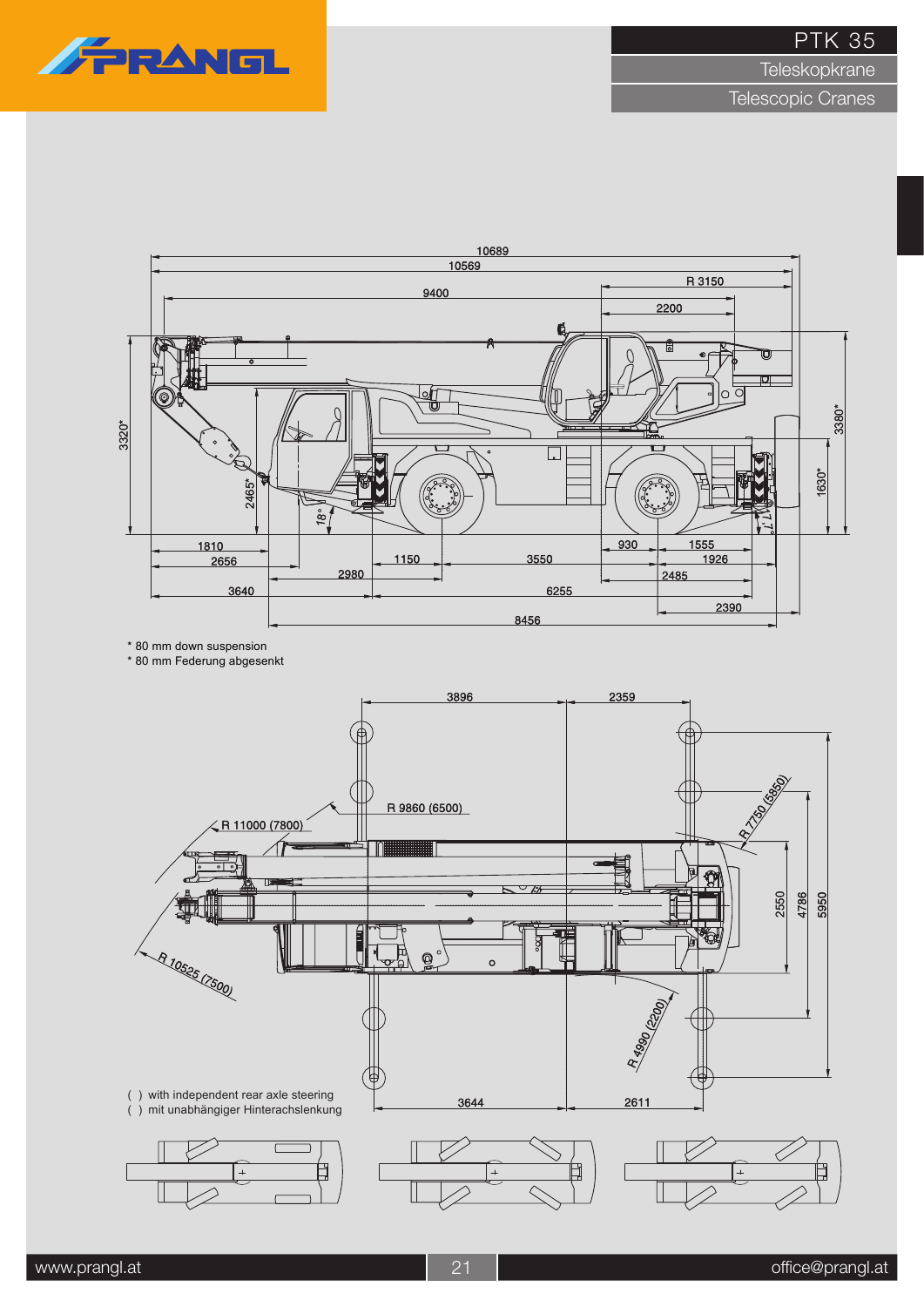**Teleskopkrane** 



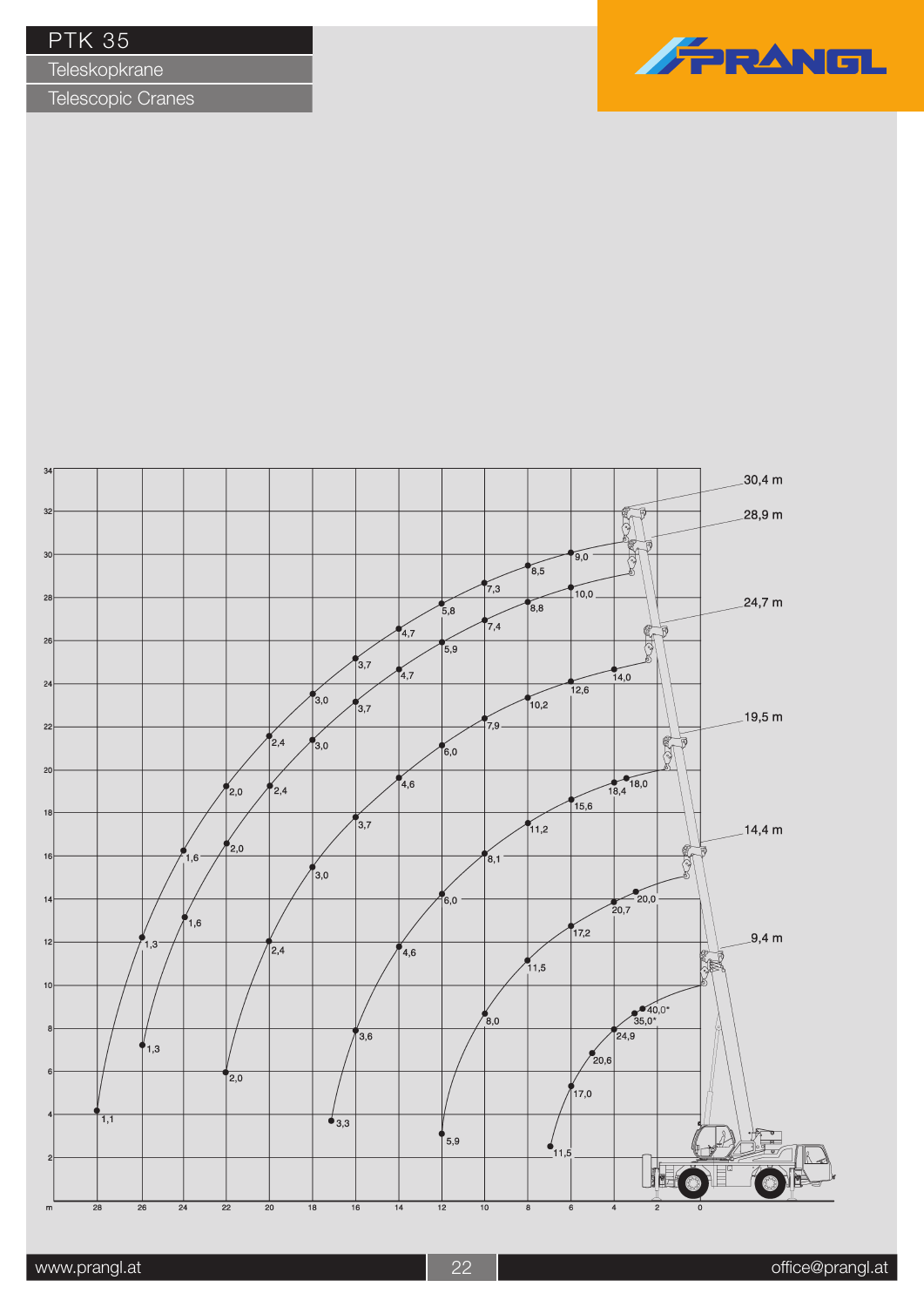

**Teleskopkrane** 

Telescopic Cranes

|                           |           | 肁<br>$\overline{\Gamma}$ |       |                | $\overline{C}$ | <b>DIN</b>     |                           |
|---------------------------|-----------|--------------------------|-------|----------------|----------------|----------------|---------------------------|
|                           | 9,4-30,4m | 5,5t                     |       | 6,26x5,95m     | $360^\circ$    | 75%            |                           |
|                           |           |                          |       |                |                |                |                           |
| m                         | 9,4       | 14,4                     | 19,5  | 24,7           | 28,9           | 30,4           | m                         |
| $\ensuremath{\mathsf{3}}$ | $35*$     |                          |       |                |                |                | $\ensuremath{\mathsf{3}}$ |
| 3                         | 32        | 20                       |       |                |                |                | 3                         |
| 3,5                       | 27,45     | 20,35                    | 18    |                |                |                | 3,5                       |
| $\overline{4}$            | 24,9      | 20,75                    | 18,45 | 14             |                |                | $\overline{4}$            |
| 4,5                       | 22,6      | 21,2                     | 18,7  | 14,5           |                |                | 4,5                       |
| $\overline{5}$            | 20,6      | 20,6                     | 17,8  | 14,3           |                |                | $\overline{5}$            |
| $\,$ 6 $\,$               | 17        | 17,2                     | 15,6  | 12,65          | 10             | $\Theta$       | $\,6$                     |
| $\overline{7}$            | 11,5      | 14,45                    | 13,45 | 11,35          | 9,8            | 8,85           | $\overline{7}$            |
| $\,8\,$                   |           | 11,5                     | 11,25 | 10,2           | 8,85           | 8,5            | $\,8\,$                   |
| $\Theta$                  |           | 9,5                      | 9,5   | 9,05           | 8,1            | 7,85           | $\overline{9}$            |
| 10                        |           | 8                        | 8,1   | 7,9            | 7,4            | 7,3            | 10                        |
| 11                        |           | 6,7                      | 6,9   | 6,95           | 6,65           | 6,55           | 11                        |
| 12                        |           | 5,95                     | $6\,$ | 6              | 5,95           | 5,85           | 12                        |
| 13                        |           |                          | 5,2   | 5,2            | 5,2            | 5,2            | 13                        |
| 14                        |           |                          | 4,65  | 4,65           | 4,7            | 4,7            | 14                        |
| 15                        |           |                          | 4,1   | 4,15           | 4,15           | 4,15           | 15                        |
| 16                        |           |                          | 3,65  | 3,7            | 3,7            | 3,7            | 16                        |
| 17                        |           |                          | 3,3   | 3,3            | 3,3            | 3,3            | 17                        |
| 18                        |           |                          |       | 3              | 3              | $\mathcal S$   | 18                        |
| 19                        |           |                          |       | 2,7            | 2,7            | 2,7            | 19                        |
| 20                        |           |                          |       | 2,4            | 2,45           | 2,45           | 20                        |
| 21                        |           |                          |       | 2,2            | 2,2            | 2,2            | 21                        |
| 22                        |           |                          |       | $\overline{2}$ | 2              | $\overline{2}$ | 22                        |
| 23                        |           |                          |       |                | 1,8            | 1,8            | 23                        |
| 24                        |           |                          |       |                | 1,65           | 1,65           | 24                        |
| 25                        |           |                          |       |                | 1,5            | 1,5            | 25                        |
| 26                        |           |                          |       |                | 1,35           | 1,35           | 26                        |
| 27                        |           |                          |       |                |                | 1,2            | 27                        |
| 28                        |           |                          |       |                |                | 1,1            | 28                        |

\* nach hinten / over rear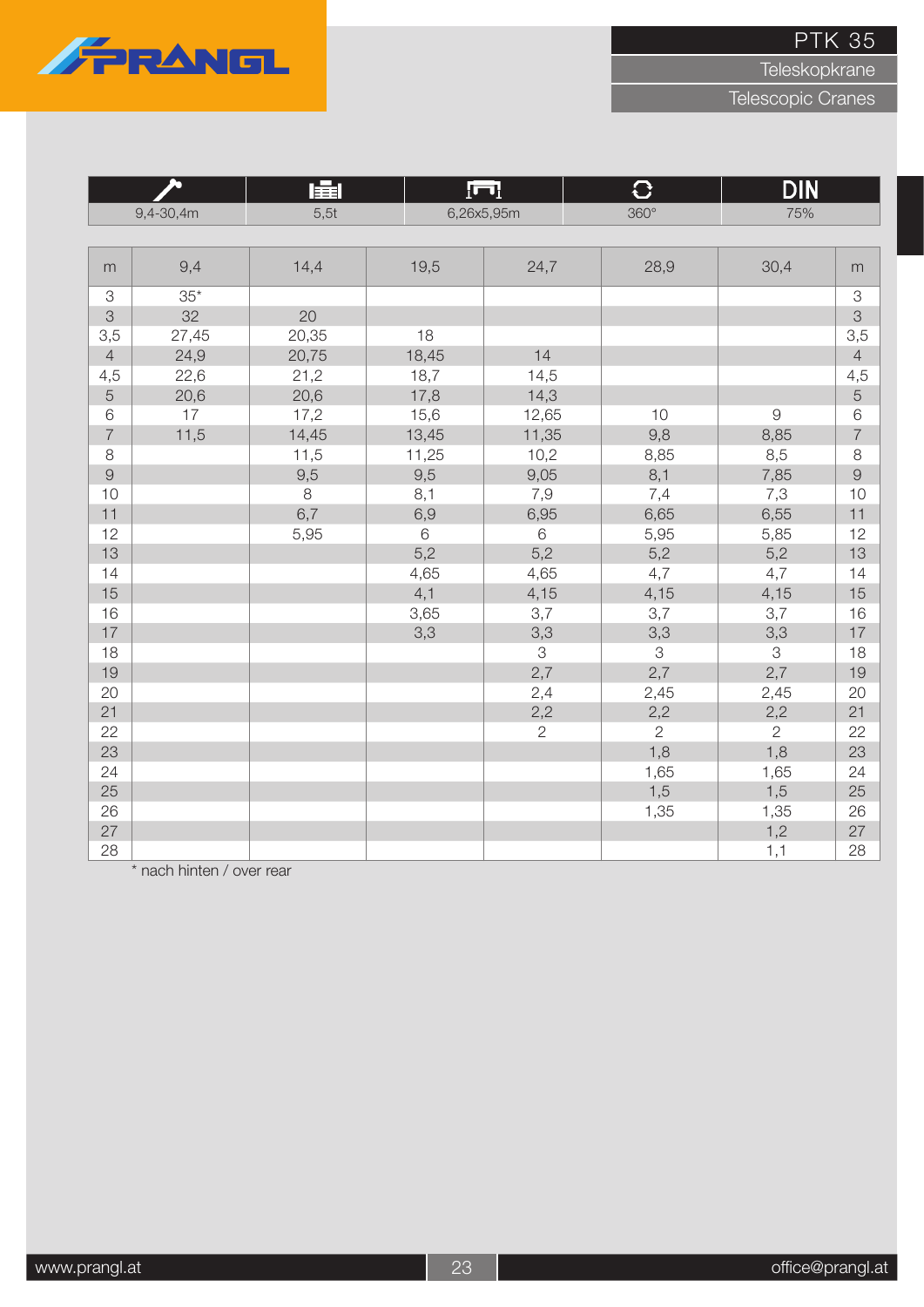Teleskopkrane

Telescopic Cranes



|                |           | 言言    |       | ĮП         | G           | DIN            |                |
|----------------|-----------|-------|-------|------------|-------------|----------------|----------------|
|                | 9,4-30,4m | 2,5t  |       | 6,26x5,95m | $360^\circ$ | 75%            |                |
|                |           |       |       |            |             |                |                |
| m              | 9,4       | 14,4  | 19,5  | 24,7       | 28,9        | 30,4           | m              |
| 3              | $35*$     |       |       |            |             |                | 3              |
| 3              | 32        | 20    |       |            |             |                | 3              |
| 3,5            | 27,45     | 20,35 | 18    |            |             |                | 3,5            |
| $\overline{4}$ | 24,4      | 20,75 | 18,45 | 14         |             |                | $\overline{4}$ |
| 4,5            | 21,8      | 21,2  | 18,7  | 14,5       |             |                | 4,5            |
| 5              | 19,4      | 19,3  | 17,3  | 14,3       |             |                | 5              |
| 6              | 15,5      | 14,75 | 13,45 | 12,35      | 10          | $\overline{9}$ | $\,$ $\,$ $\,$ |
| $\overline{7}$ | 11,5      | 11,7  | 10,9  | 10,1       | 9,55        | 8,85           | $\overline{7}$ |
| 8              |           | 9,4   | 9,05  | 8,5        | 8,05        | 7,9            | $\,8\,$        |
| $\Theta$       |           | 7,65  | 7,7   | 7,25       | 6,9         | 6,8            | $\overline{9}$ |
| 10             |           | 6,4   | 6,45  | 6,25       | 6           | 5,9            | 10             |
| 11             |           | 5,4   | 5,4   | 5,4        | 5,25        | 5,15           | 11             |
| 12             |           | 4,65  | 4,7   | 4,75       | 4,6         | 4,55           | 12             |
| 13             |           |       | 4,05  | 4,1        | 4,1         | 4,05           | 13             |
| 14             |           |       | 3,55  | 3,6        | 3,6         | 3,6            | 14             |
| 15             |           |       | 3,05  | 3,1        | 3,1         | 3,1            | 15             |
| 16             |           |       | 2,75  | 2,75       | 2,8         | 2,8            | 16             |
| 17             |           |       | 2,35  | 2,4        | 2,4         | 2,4            | 17             |
| 18             |           |       |       | 2,15       | 2,2         | 2,2            | 18             |
| 19             |           |       |       | 1,95       | 1,95        | 1,95           | 19             |
| 20             |           |       |       | 1,7        | 1,7         | 1,7            | 20             |
| 21             |           |       |       | 1,5        | 1,5         | 1,5            | 21             |
| 22             |           |       |       | 1,35       | 1,35        | 1,35           | 22             |
| 23             |           |       |       |            | 1,2         | 1,2            | 23             |
| 24             |           |       |       |            | 1,05        | 1,05           | 24             |
| 25             |           |       |       |            | 0,9         | 0,9            | 25             |
| 26             |           |       |       |            | 0,8         | 0,8            | 26             |

\* nach hinten / over rear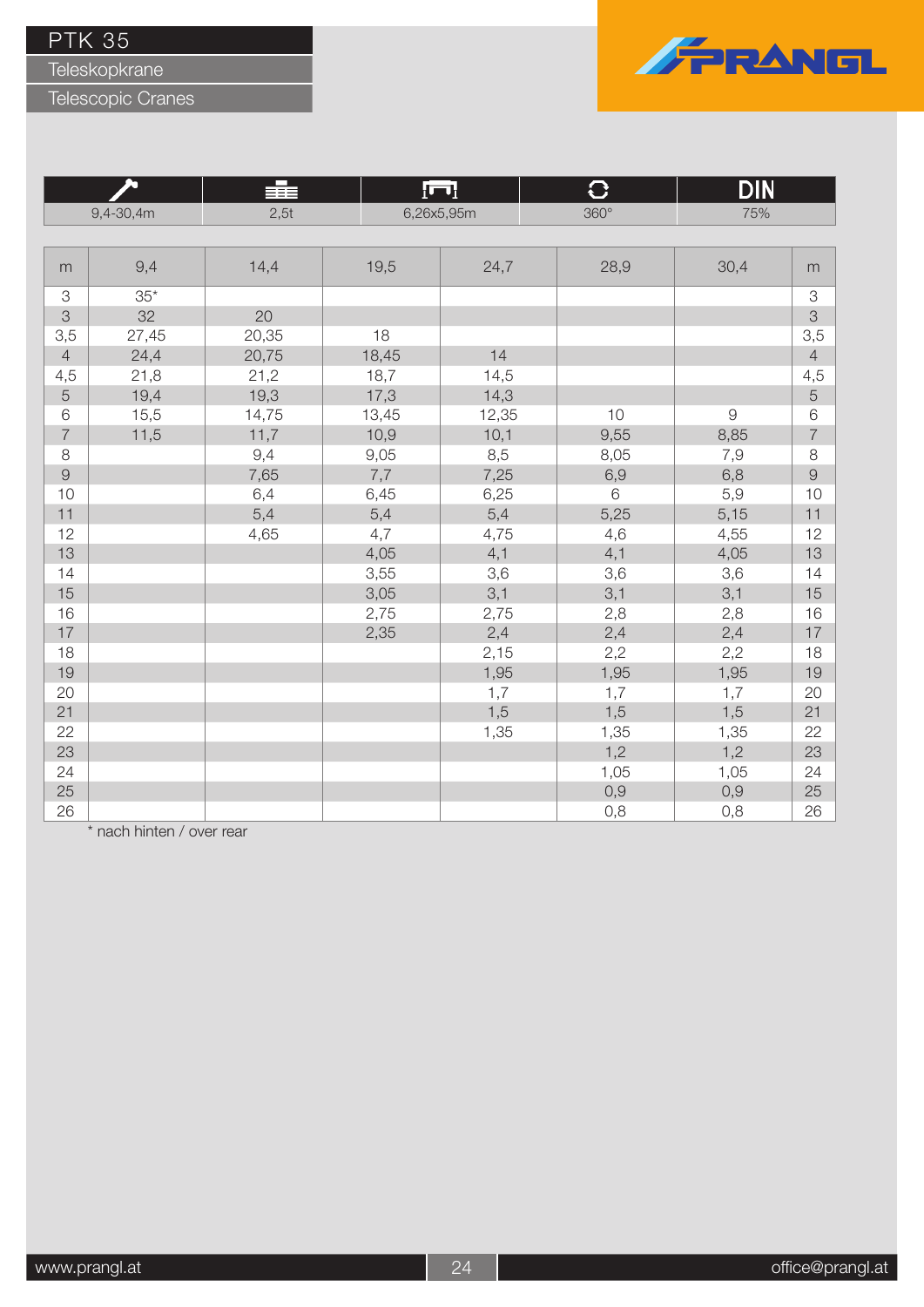**Teleskopkrane** 



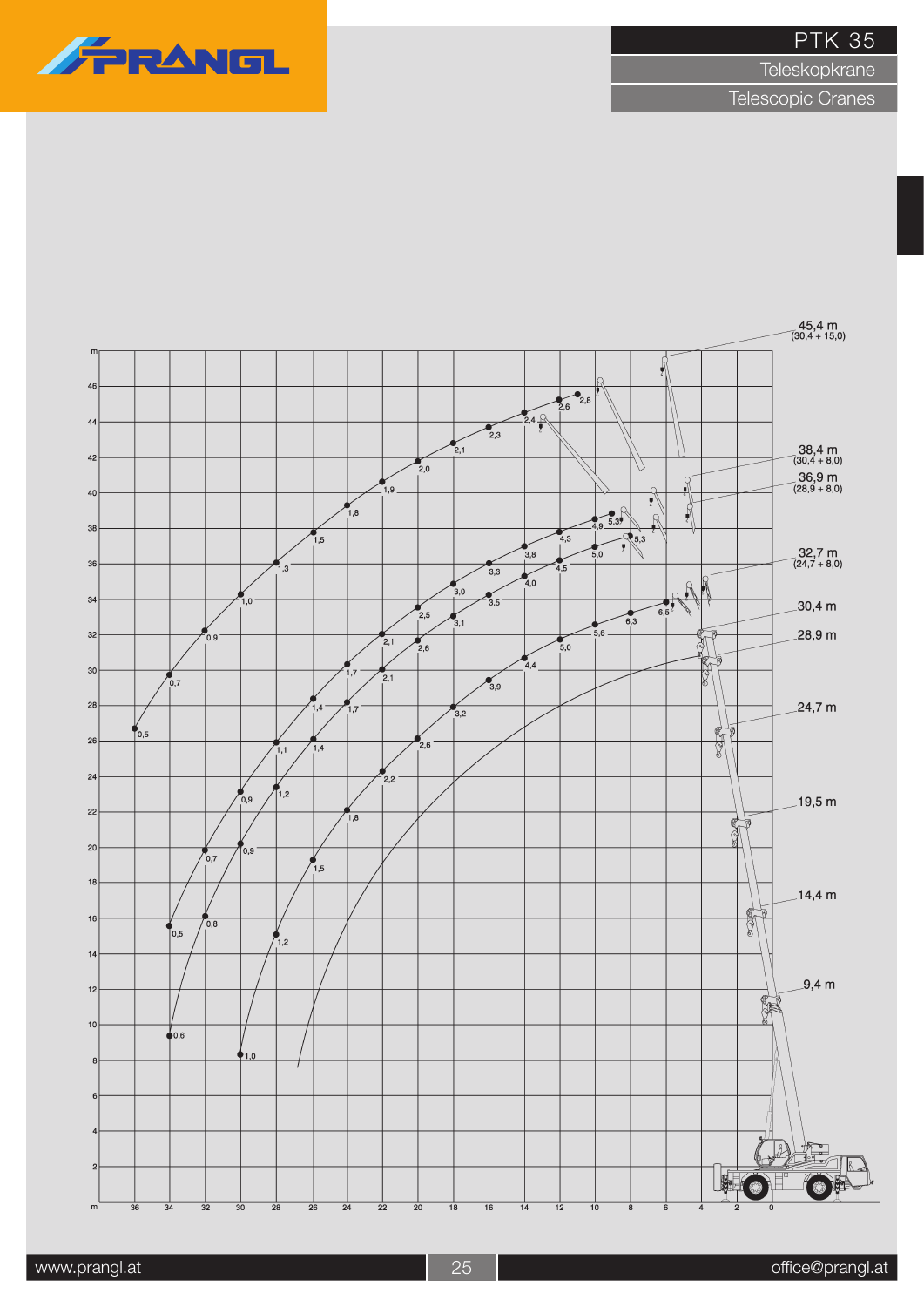Teleskopkrane

Telescopic Cranes



**Program** 

|                |             |              |               | 圉              |              | !⊓l        |             | ₩            | DIN          |                |
|----------------|-------------|--------------|---------------|----------------|--------------|------------|-------------|--------------|--------------|----------------|
| 24,7-30,4m     |             | 8m           |               | 5,5t           |              | 6,26x5,95m |             | $360^\circ$  | 75%          |                |
|                |             |              |               |                |              |            |             |              |              |                |
|                |             | 24,7         |               |                | 28,9         |            | 30,4        |              |              |                |
| m              | $0^{\circ}$ | $20^{\circ}$ | $40^\circ$    | $0^{\circ}$    | $20^{\circ}$ | $40^\circ$ | $0^{\circ}$ | $20^{\circ}$ | $40^{\circ}$ | m              |
| 6              | 6,5         |              |               |                |              |            |             |              |              | 6              |
| $\overline{7}$ | 6,4         |              |               |                |              |            |             |              |              | $\overline{7}$ |
| 8              | 6,3         |              |               | 5,35           |              |            |             |              |              | 8              |
| $\Theta$       | 6,05        | 4,25         |               | 5,35           |              |            | 5,3         |              |              | $\Theta$       |
| 10             | 5,6         | 4,1          |               | 5,05           |              |            | 4,9         |              |              | 10             |
| 11             | 5,3         | 3,95         | 3,15          | 4,8            | 3,95         |            | 4,6         | 3,9          |              | 11             |
| 12             | 5           | 3,8          | 3,1           | 4,5            | 3,8          |            | 4,35        | 3,7          |              | 12             |
| 13             | 4,75        | 3,65         | $\mathcal{S}$ | 4,25           | 3,7          | 2,95       | 4,05        | 3,55         | 3,1          | 13             |
| 14             | 4,45        | 3,55         | 2,95          | $\overline{4}$ | 3,6          | 2,95       | 3,8         | 3,35         | 3            | 14             |
| 15             | 4,2         | 3,45         | 2,9           | 3,8            | 3,45         | 2,9        | 3,6         | 3,15         | 2,9          | 15             |
| 16             | 3,95        | 3,4          | 2,85          | 3,55           | 3,3          | 2,85       | 3,35        | 3,05         | 2,8          | 16             |
| 17             | 3,55        | 3,3          | 2,85          | 3,4            | 3,2          | 2,8        | 3,15        | 2,9          | 2,7          | 17             |
| 18             | 3,2         | 3,2          | 2,8           | 3,15           | 3,05         | 2,8        | 3           | 2,8          | 2,6          | 18             |
| 19             | 2,9         | 3,1          | 2,75          | 2,85           | 2,95         | 2,75       | 2,8         | 2,65         | 2,5          | 19             |
| 20             | 2,65        | 2,8          | 2,75          | 2,6            | 2,75         | 2,75       | 2,55        | 2,55         | 2,4          | 20             |
| 22             | 2,2         | 2,3          | 2,4           | 2,1            | 2,25         | 2,4        | 2,1         | 2,25         | 2,25         | 22             |
| 24             | 1,8         | 1,9          | 1,95          | 1,75           | 1,9          | 1,95       | 1,7         | 1,85         | 1,95         | 24             |
| 26             | 1,5         | 1,6          | 1,6           | 1,45           | 1,55         | 1,6        | 1,4         | 1,5          | 1,6          | 26             |
| 28             | 1,25        | 1,3          | 1,3           | 1,2            | 1,25         | 1,3        | 1,15        | 1,25         | 1,3          | 28             |
| 30             | 1,05        | 1,05         |               | 0,95           | 1,05         | 1,05       | 0,95        | $\mathbf{1}$ | 1,05         | 30             |
| 32             |             |              |               | 0,8            | 0,8          | 0,8        | 0,75        | 0,8          |              | 32             |
| 34             |             |              |               | 0,6            | 0,6          |            | 0,55        | 0,6          |              | 34             |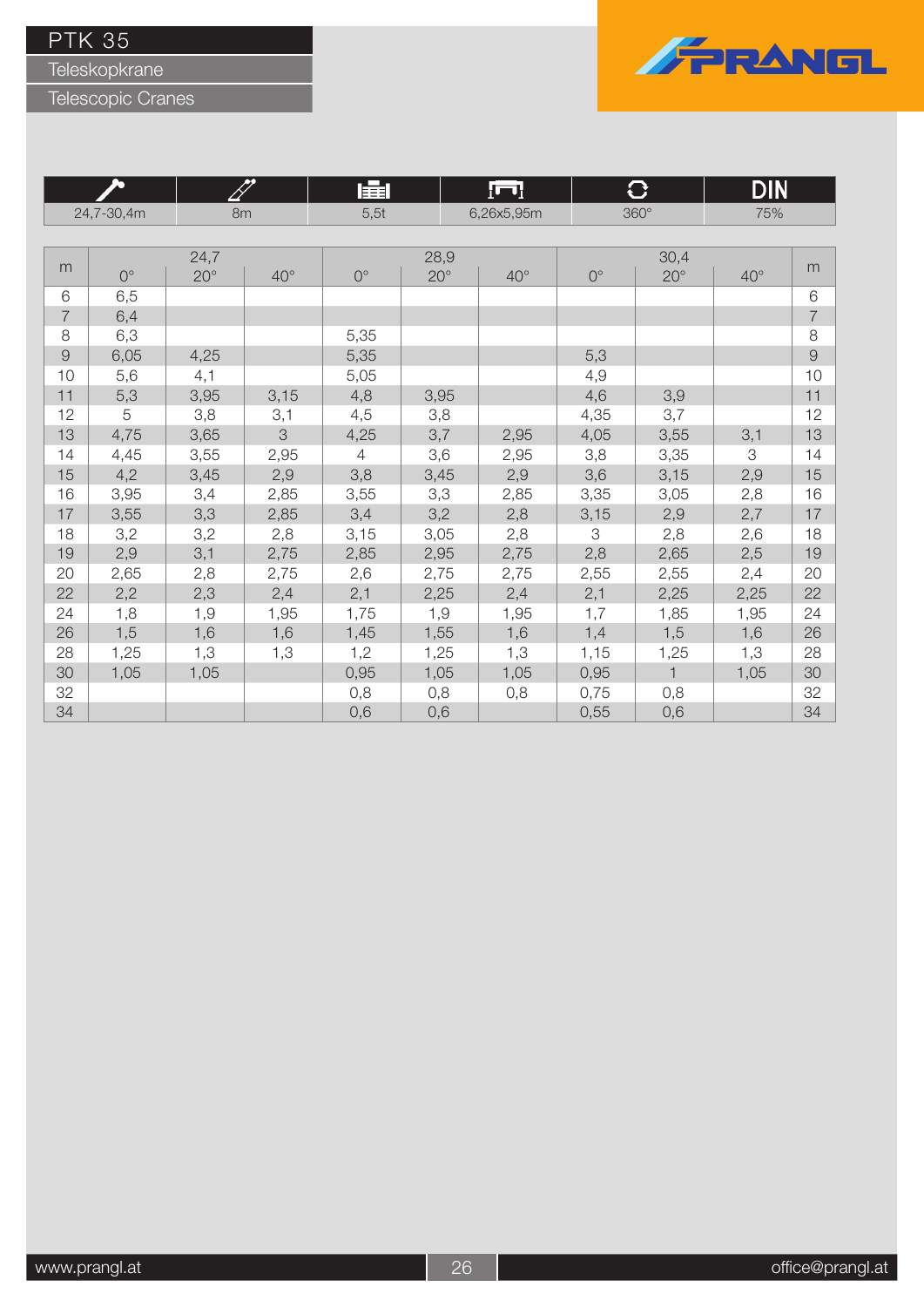

Teleskopkrane

|            | b            |              | T            | l主l         |              | ſш           |             | $\bf C$      | <b>DIN</b>   |          |
|------------|--------------|--------------|--------------|-------------|--------------|--------------|-------------|--------------|--------------|----------|
| 24,7-30,4m |              | 15m          |              | 5,5t        |              | 6,26x5,95m   |             | $360^\circ$  | 75%          |          |
|            |              |              |              |             |              |              |             |              |              |          |
|            |              | 24,7         |              |             | 28,9         |              |             | 30,4         |              |          |
| m          | $0^{\circ}$  | $20^{\circ}$ | $40^{\circ}$ | $0^{\circ}$ | $20^{\circ}$ | $40^{\circ}$ | $0^{\circ}$ | $20^{\circ}$ | $40^{\circ}$ | m        |
| 8          | 3,2          |              |              |             |              |              |             |              |              | $\,8\,$  |
| $\Theta$   | 3,05         |              |              |             |              |              |             |              |              | $\Theta$ |
| 10         | 2,95         |              |              | 2,85        |              |              |             |              |              | 10       |
| 11         | 2,8          |              |              | 2,75        |              |              | 2,8         |              |              | 11       |
| 12         | 2,7          |              |              | 2,65        |              |              | 2,65        |              |              | 12       |
| 13         | 2,55         |              |              | 2,55        |              |              | 2,55        |              |              | 13       |
| 14         | 2,5          | 1,9          |              | 2,5         |              |              | 2,45        |              |              | 14       |
| 15         | 2,4          | 1,85         |              | 2,4         | 1,8          |              | 2,4         |              |              | 15       |
| 16         | 2,3          | 1,75         |              | 2,3         | 1,75         |              | 2,3         | 1,8          |              | 16       |
| 17         | 2,2          | 1,7          | 1,5          | 2,25        | 1,75         |              | 2,25        | 1,75         |              | 17       |
| 18         | 2,1          | 1,7          | 1,4          | 2,15        | 1,7          |              | 2,15        | 1,7          |              | 18       |
| 19         | 2,05         | 1,65         | 1,4          | 2,1         | 1,65         | 1,4          | 2,1         | 1,65         |              | 19       |
| 20         | 1,95         | 1,6          | 1,35         | 2,05        | 1,6          | 1,35         | 2,05        | 1,6          | 1,4          | 20       |
| 22         | 1,85         | 1,55         | 1,35         | 1,9         | 1,55         | 1,35         | 1,95        | 1,55         | 1,35         | 22       |
| 24         | 1,75         | 1,45         | 1,3          | 1,8         | 1,5          | 1,3          | 1,8         | 1,5          | 1,3          | 24       |
| 26         | 1,65         | 1,4          | 1,3          | 1,6         | 1,45         | 1,3          | 1,55        | 1,45         | 1,3          | 26       |
| 28         | 1,45         | 1,35         | 1,25         | 1,35        | 1,4          | 1,25         | 1,3         | 1,4          | 1,25         | 28       |
| 30         | 1,2          | 1,35         | 1,25         | 1,1         | 1,3          | 1,25         | 1,05        | 1,25         | 1,25         | 30       |
| 32         | $\mathbf{1}$ | 1,1          | 1,15         | 0,95        | 1,05         | 1,15         | 0,9         | $\mathbf{1}$ | 1,15         | 32       |
| 34         | 0,85         | 0,9          |              | 0,75        | 0,9          | 0,95         | 0,7         | 0,85         | 0,9          | 34       |
| 36         | 0,7          | 0,75         |              | 0,6         | 0,7          |              | 0,55        | 0,65         | 0,7          | 36       |
| 38         |              |              |              |             | 0,55         |              |             | 0,5          |              | 38       |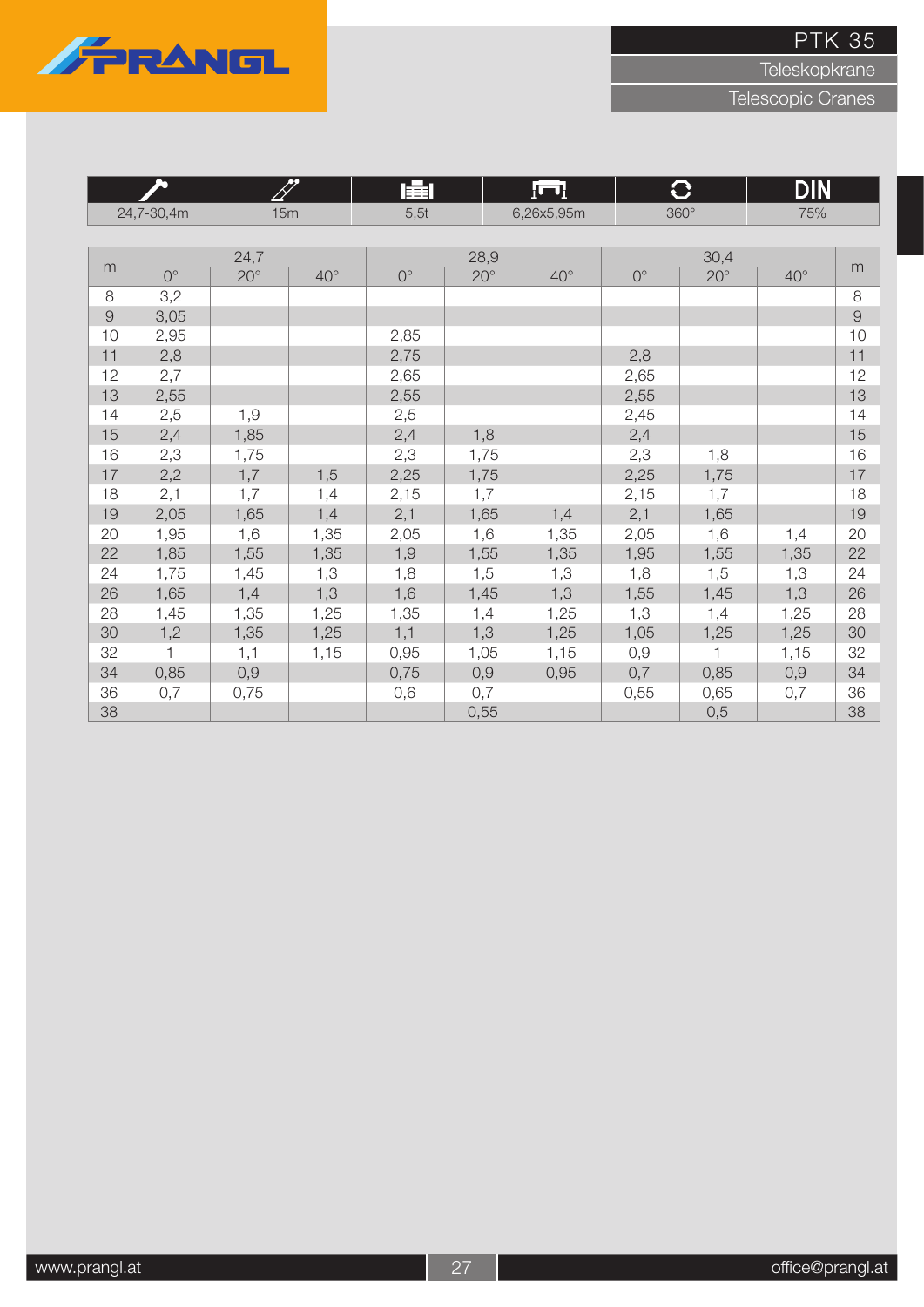Teleskopkrane



|                |              | BT           |                            | ⋿⋾≡         |                | ſП           |             | O            | DIN          |                |
|----------------|--------------|--------------|----------------------------|-------------|----------------|--------------|-------------|--------------|--------------|----------------|
|                | 24,7-30,4m   |              | 8m                         | 2,5t        |                | 6,26x5,95m   |             | $360^\circ$  | 75%          |                |
|                |              |              |                            |             |                |              |             |              |              |                |
|                |              | 24,7         |                            |             | 28,9           |              |             | 30,4         |              |                |
| m              | $0^{\circ}$  | $20^{\circ}$ | $40^{\circ}$               | $0^{\circ}$ | $20^{\circ}$   | $40^{\circ}$ | $0^{\circ}$ | $20^\circ$   | $40^{\circ}$ | m              |
| 6              | 6,5          |              |                            |             |                |              |             |              |              | 6              |
| $\overline{7}$ | 6,4          |              |                            |             |                |              |             |              |              | $\overline{7}$ |
| 8              | 6,3          |              |                            | 5,35        |                |              |             |              |              | 8              |
| $\Theta$       | 6,05         | 4,25         |                            | 5,35        |                |              | 5,3         |              |              | $\Theta$       |
| 10             | 5,6          | 4,1          |                            | 5,05        |                |              | 4,9         |              |              | 10             |
| 11             | 5,3          | 3,95         | 3,15                       | 4,8         | 3,95           |              | 4,6         | 3,9          |              | 11             |
| 12             | 4,95         | 3,8          | 3,1                        | 4,5         | 3,8            |              | 4,35        | 3,7          |              | 12             |
| 13             | 4,4          | 3,65         | $\ensuremath{\mathcal{S}}$ | 4,15        | 3,7            | 2,95         | 4,05        | 3,55         | 3,1          | 13             |
| 14             | 3,85         | 3,55         | 2,95                       | 3,7         | 3,6            | 2,95         | 3,65        | 3,35         | 3            | 14             |
| 15             | 3,4          | 3,45         | 2,9                        | 3,3         | 3,35           | 2,9          | 3,25        | 3,15         | 2,9          | 15             |
| 16             | 3,05         | 3,2          | 2,85                       | 2,95        | 3              | 2,85         | 2,9         | 2,95         | 2,8          | 16             |
| 17             | 2,7          | 2,9          | 2,85                       | 2,65        | 2,7            | 2,8          | 2,6         | 2,65         | 2,7          | 17             |
| 18             | 2,4          | 2,6          | 2,75                       | 2,35        | 2,45           | 2,55         | 2,3         | 2,4          | 2,5          | 18             |
| 19             | 2,15         | 2,35         | 2,45                       | 2,1         | 2,2            | 2,35         | 2,05        | 2,15         | 2,3          | 19             |
| 20             | 1,95         | 2,1          | 2,2                        | 1,85        | $\overline{2}$ | 2,1          | 1,8         | 1,95         | 2,05         | 20             |
| 22             | 1,55         | 1,7          | 1,75                       | 1,5         | 1,65           | 1,75         | 1,45        | 1,6          | 1,7          | 22             |
| 24             | 1,25         | 1,35         | 1,4                        | 1,15        | 1,3            | 1,4          | 1,15        | 1,25         | 1,35         | 24             |
| 26             | $\mathbf{1}$ | 1,05         | 1,1                        | 0,9         | 1              | 1,1          | 0,85        | $\mathbf{1}$ | 1,05         | 26             |
| 28             | 0,75         | 0,8          | 0,8                        | 0,7         | 0,8            | 0,8          | 0,65        | 0,75         | 0,8          | 28             |
| 30             | 0,55         | 0,55         |                            | 0,5         | 0,55           | 0,6          |             | 0,55         | 0,55         | 30             |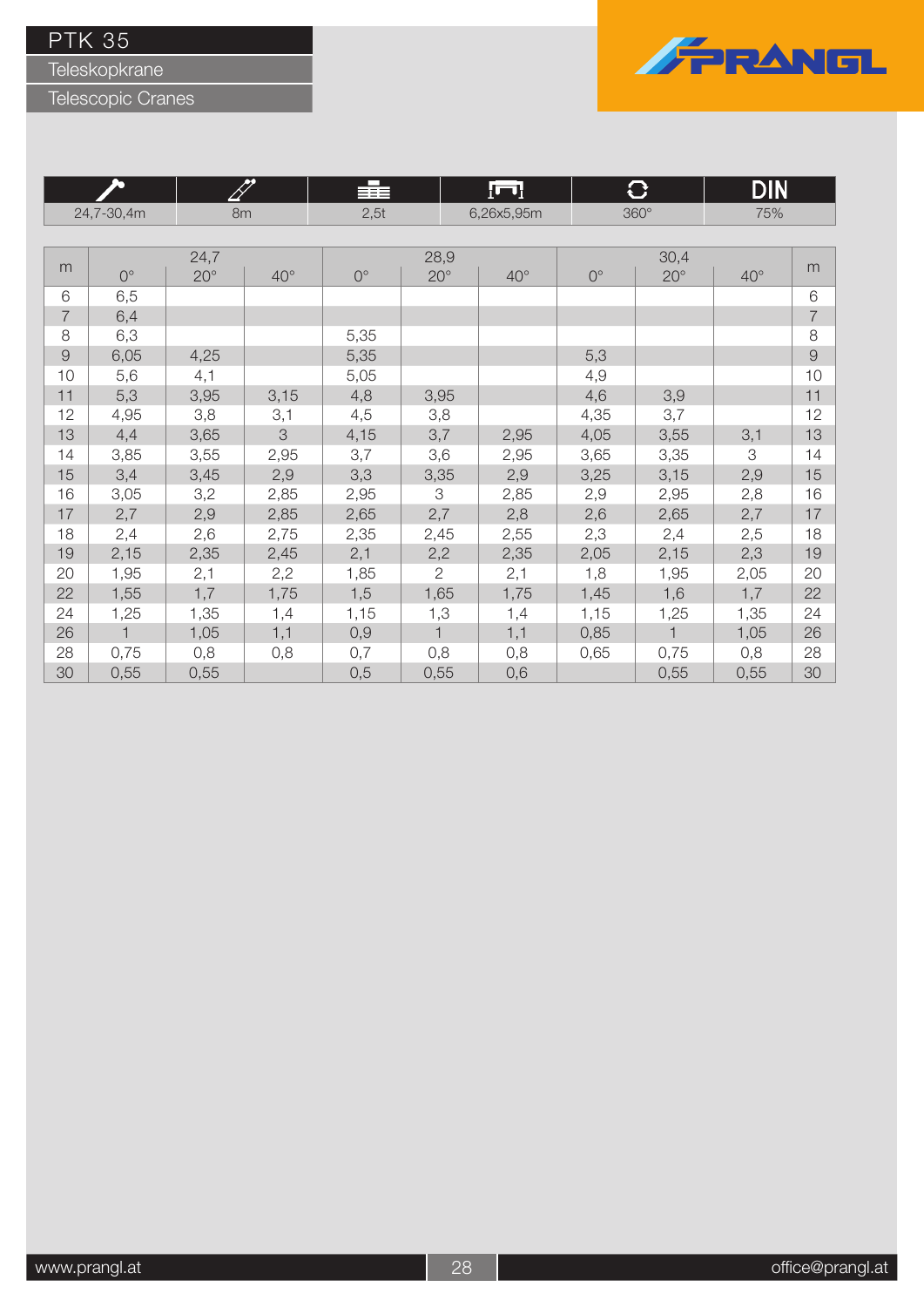

Teleskopkrane

| h                 |             |              | FT           | 辈           |              | lul          |              | $\mathbf C$  | <b>DIN</b>   |    |  |
|-------------------|-------------|--------------|--------------|-------------|--------------|--------------|--------------|--------------|--------------|----|--|
| 15m<br>24,7-30,4m |             |              | 2,5t         |             | 6,26x5,95m   |              | $360^\circ$  | 75%          |              |    |  |
|                   |             |              |              |             |              |              |              |              |              |    |  |
|                   |             | 24,7         |              |             | 28,9         |              |              | 30,4         |              |    |  |
| m                 | $0^{\circ}$ | $20^{\circ}$ | $40^{\circ}$ | $0^{\circ}$ | $20^{\circ}$ | $40^{\circ}$ | $0^{\circ}$  | $20^{\circ}$ | $40^{\circ}$ | m  |  |
| 8                 | 3,2         |              |              |             |              |              |              |              |              | 8  |  |
| $\Theta$          | 3,05        |              |              |             |              |              |              |              |              | 9  |  |
| 10                | 2,95        |              |              | 2,85        |              |              |              |              |              | 10 |  |
| 11                | 2,8         |              |              | 2,75        |              |              | 2,8          |              |              | 11 |  |
| 12                | 2,7         |              |              | 2,65        |              |              | 2,65         |              |              | 12 |  |
| 13                | 2,55        |              |              | 2,55        |              |              | 2,55         |              |              | 13 |  |
| 14                | 2,5         | 1,9          |              | 2,5         |              |              | 2,45         |              |              | 14 |  |
| 15                | 2,4         | 1,85         |              | 2,4         | 1,8          |              | 2,4          |              |              | 15 |  |
| 16                | 2,3         | 1,75         |              | 2,3         | 1,75         |              | 2,3          | 1,8          |              | 16 |  |
| 17                | 2,2         | 1,7          | 1,5          | 2,25        | 1,75         |              | 2,25         | 1,75         |              | 17 |  |
| 18                | 2,1         | 1,7          | 1,4          | 2,15        | 1,7          |              | 2,15         | 1,7          |              | 18 |  |
| 19                | 2,05        | 1,65         | 1,4          | 2,1         | 1,65         | 1,4          | 2,1          | 1,65         |              | 19 |  |
| 20                | 1,95        | 1,6          | 1,35         | 2,05        | 1,6          | 1,35         | $\mathbf{2}$ | 1,6          | 1,4          | 20 |  |
| 22                | 1,75        | 1,55         | 1,35         | 1,65        | 1,55         | 1,35         | 1,6          | 1,55         | 1,35         | 22 |  |
| 24                | 1,45        | 1,45         | 1,3          | 1,35        | 1,45         | 1,3          | 1,3          | 1,4          | 1,3          | 24 |  |
| 26                | 1,15        | 1,35         | 1,3          | 1,1         | 1,2          | 1,3          | 1,05         | 1,15         | 1,3          | 26 |  |
| 28                | 0,95        | 1,1          | 1,25         | 0,85        | 1            | 1,1          | 0,8          | 0,95         | 1,1          | 28 |  |
| 30                | 0,75        | 0,9          | 0,95         | 0,65        | 0,8          | 0,95         | 0,6          | 0,75         | 0,9          | 30 |  |
| 32                | 0,6         | 0,7          | 0,75         |             | 0,65         | 0,75         |              | 0,6          | 0,7          | 32 |  |
| 34                |             | 0,5          |              |             |              | 0,55         |              |              | 0,5          | 34 |  |